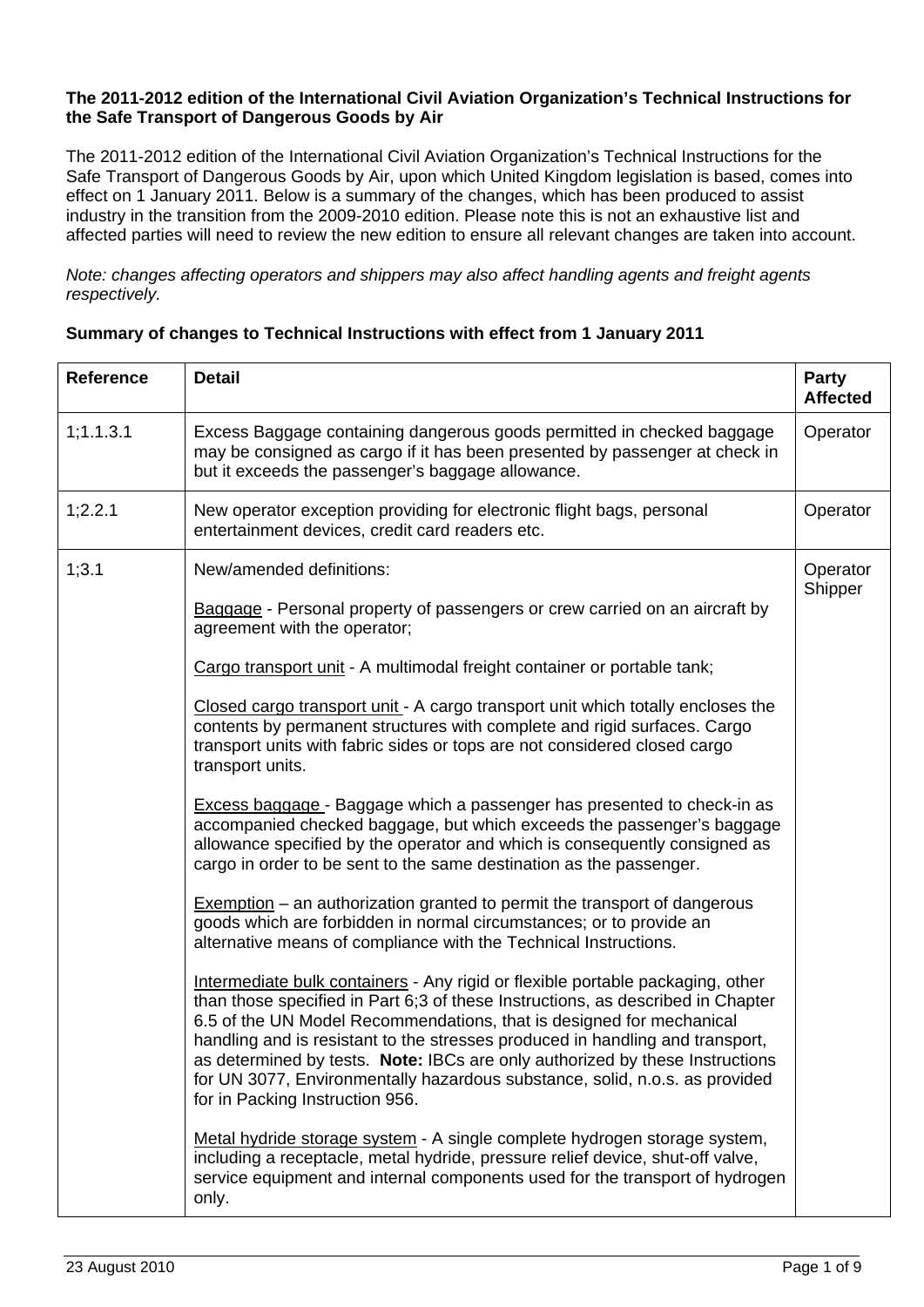| <b>Reference</b>               | <b>Detail</b>                                                                                                                                                                                                                                                                           | Party<br><b>Affected</b> |
|--------------------------------|-----------------------------------------------------------------------------------------------------------------------------------------------------------------------------------------------------------------------------------------------------------------------------------------|--------------------------|
| 1;3.1<br>(Continued)           | Net explosive mass - The total mass of the explosive substances, without the<br>packagings, casings, etc. (net explosive quantity (NEQ), net explosive<br>contents (NEC), or net explosive weight (NEW) are often used to convey the<br>same meaning).                                  | Operator<br>Shipper      |
|                                | Open cryogenic receptacle - A transportable thermally insulated receptacle for<br>refrigerated liquefied gases maintained at atmospheric pressure by continuous<br>venting of the refrigerated liquefied gas.                                                                           |                          |
|                                | <b>Pressure receptacle - A collective term that includes cylinders, tubes, pressure</b><br>drums, closed cryogenic receptacles, metal hydride storage systems and<br>bundles of cylinders;                                                                                              |                          |
|                                | Through or into - For the transport of Class 7 material, through or into the<br>countries in which a consignment is transported but specifically excluding<br>countries "over" which a consignment is carried by air, provided that there are<br>no scheduled stops in those countries. |                          |
| 1;4.2.2                        | Clarified that personnel must be trained before performing any duty specified<br>in Table 1-4 or 1-5                                                                                                                                                                                    | Operator<br>Shipper      |
| 2; Introductory<br>chapter 3.5 | Clarified that although traces of substances may not need to be taken into<br>account for classification purposes, those traces may affect the properties of<br>the substance and do need to be taken into account when considering the<br>compatibility requirements of 4;1.1.3.       | Shipper                  |
| 2;2.2                          | Gases of division 2.2 are not subject to the Technical Instructions when<br>contained in carbonated beverages, balls intended for use in sports, tyres<br>meeting Special Provision A59 and light bulbs.                                                                                | Shipper                  |
| 2;9.2                          | Optional status as dangerous goods of UN3077 Environmentally hazardous<br>substance, solid, n.o.s and or UN3082 Environmentally hazardous substance,<br>liquid, n.o.s. removed such that they are now subject to the provisions of the<br><b>Technical Instructions.</b>                | Shipper                  |
|                                | Magnetized material now only regulated if compass deflection of more than<br>2 degrees occurs at a distance of 2.1 m.                                                                                                                                                                   | Operator<br>Shipper      |
| Table 3-1                      | New proper shipping names (class/division in parenthesis):                                                                                                                                                                                                                              | Shipper                  |
|                                | Vehicle, fuel cell, flammable liquid powered, UN3166 (9)<br>Engine, fuel cell, flammable liquid powered, UN3166 (9)<br>Vehicle, fuel cell, flammable gas powered, UN3166 (9)<br>Engine, fuel cell, flammable gas powered, UN3166 (9)                                                    | Operator                 |
|                                | Alkali metal dispersion, UN3482 (4.3, 3)                                                                                                                                                                                                                                                |                          |
|                                | Alkaline earth metal dispersion, flammable UN3482 (4.3, 3)                                                                                                                                                                                                                              |                          |
|                                | Motor fuel anti-knock mixture, flammable UN3483 (6.1, 3)                                                                                                                                                                                                                                |                          |
|                                | Hydrazine aqueous solution, flammable with more than 37% hydrazine, by<br>mass UN3484 (8, 3, 6.1)                                                                                                                                                                                       |                          |
|                                |                                                                                                                                                                                                                                                                                         |                          |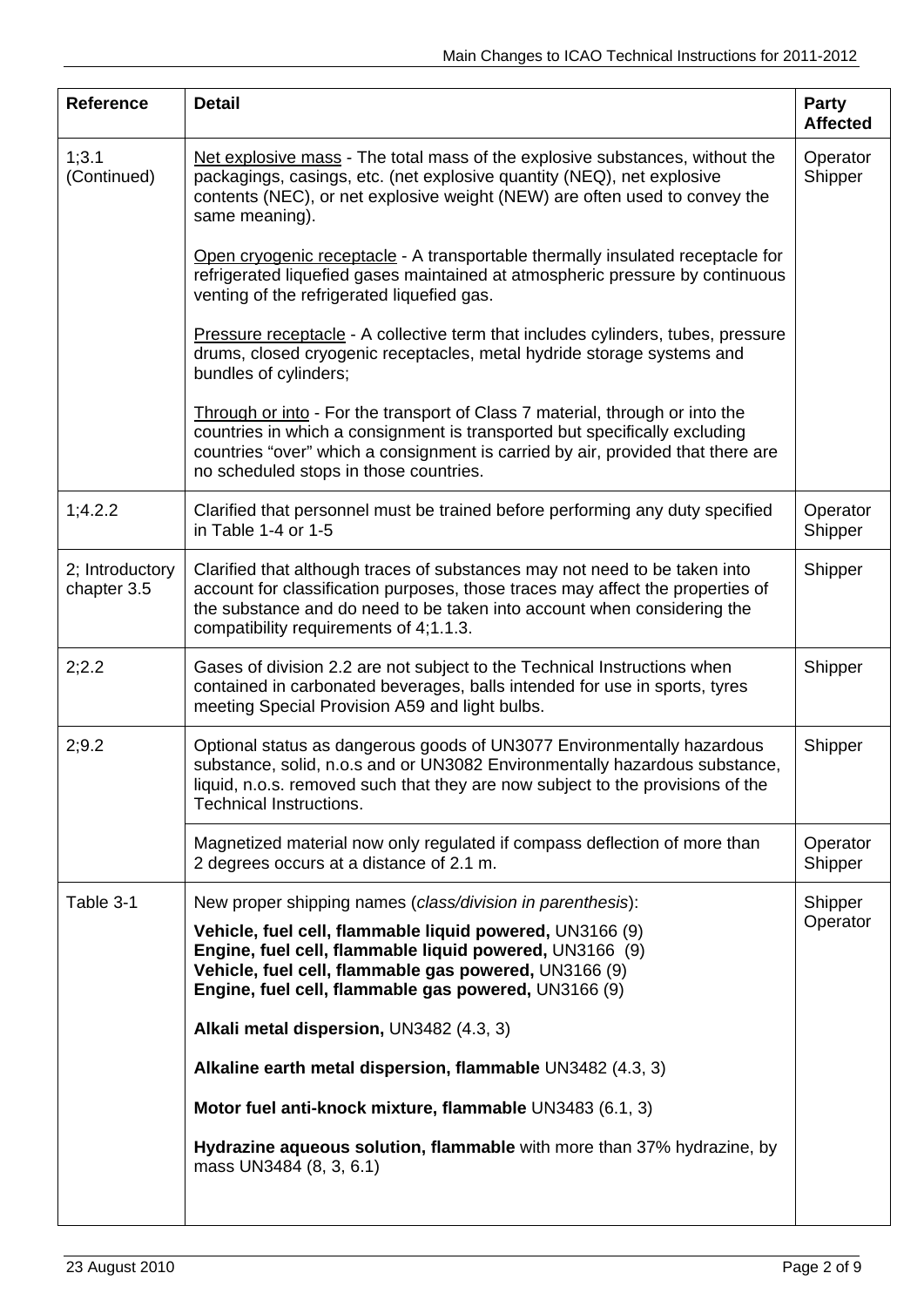| <b>Reference</b>                           | <b>Detail</b>                                                                                                                                                                                                                                 | Party<br><b>Affected</b> |
|--------------------------------------------|-----------------------------------------------------------------------------------------------------------------------------------------------------------------------------------------------------------------------------------------------|--------------------------|
| Table 3-1<br>Continued                     | New proper shipping names (class/division in parenthesis):<br>Calcium hypochlorite mixture, dry, corrosive with more than 39% available                                                                                                       | Shipper<br>Operator      |
|                                            | chlorine (8.8% available oxygen) UN3485 (5.1, 8)                                                                                                                                                                                              |                          |
|                                            | Calcium hypochlorite mixture, dry, corrosive with more than 10% but not<br>more than 39% available chlorine UN3486 (5.1, 8)                                                                                                                   |                          |
|                                            | Calcium hypochlorite, hydrated, corrosive with not less than 5.5% but not<br>more than 16% water UN3487 (5.1, 8)                                                                                                                              |                          |
|                                            | Calcium hypochlorite, hydrated mixture, corrosive with not less than 5.5%<br>but not more than 16% water UN3487 (5.1, 8)                                                                                                                      |                          |
|                                            | Toxic by inhalation liquid, flammable, corrosive, n.o.s.* with an inhalation<br>toxicity lower than or equal to 200 ml/m <sup>3</sup> and saturated vapour concentration<br>greater than or equal to 500 $LC_{50}$ UN3488 (6.1, 3, 8)         |                          |
|                                            | Toxic by inhalation liquid, flammable, corrosive, n.o.s.* with an inhalation<br>toxicity lower than or equal to 1 000 ml/m <sup>3</sup> and saturated vapour concentration<br>greater than or equal to 10 $LC_{50}$ UN3489 (6.1, 3, 8)        |                          |
|                                            | Toxic by inhalation liquid, water-reactive, flammable, n.o.s.* with an<br>inhalation toxicity lower than or equal to 200 ml/m <sup>3</sup> and saturated vapour<br>concentration greater than or equal to 500 $LC_{50}$ UN3490 (6.1, 3, 4.3)  |                          |
|                                            | Toxic by inhalation liquid, water-reactive, flammable, n.o.s.* with an<br>inhalation toxicity lower than or equal to 1 000 ml/m <sup>3</sup> and saturated vapour<br>concentration greater than or equal to 10 $LC_{50}$ UN3491 (6.1, 3, 4.3) |                          |
|                                            | Toxic by inhalation liquid, corrosive, flammable, n.o.s.* with an inhalation<br>toxicity lower than or equal to 200 ml/m <sup>3</sup> and saturated vapour concentration<br>greater than or equal to 500 $LC_{50}$ UN3492 (6.1, 3, 8)         |                          |
|                                            | Toxic by inhalation liquid, corrosive, flammable, n.o.s.* with an inhalation<br>toxicity lower than or equal to 1 000 ml/m <sup>3</sup> and saturated vapour concentration<br>greater than or equal to 10 $LC_{50}$ UN3493 (6.1, 3, 8)        |                          |
|                                            | Petroleum sour crude oil, flammable, toxic UN3494 (3, 6.1)                                                                                                                                                                                    |                          |
|                                            | <b>Iodine UN3495 (8, 6.1)</b>                                                                                                                                                                                                                 |                          |
|                                            | Many generic, n.o.s. entries now require the addition of the technical name,<br>e.g. UN1378, UN1462, UN1482                                                                                                                                   |                          |
| $3$ ; Table $3-2$<br>Special<br>Provisions | A1/A2 Approval required from the State of the operator as well as the State of<br>origin;                                                                                                                                                     | Operator<br>Shipper      |
|                                            | A2 modified to now only apply to transport on cargo aircraft. UN numbers<br>previously with SP A109 have now been given A2. A109 is now "not used".                                                                                           |                          |
|                                            | A44 Chemical kits must be assigned the most stringent packing group of any<br>individual substance in the kit;                                                                                                                                | Shipper                  |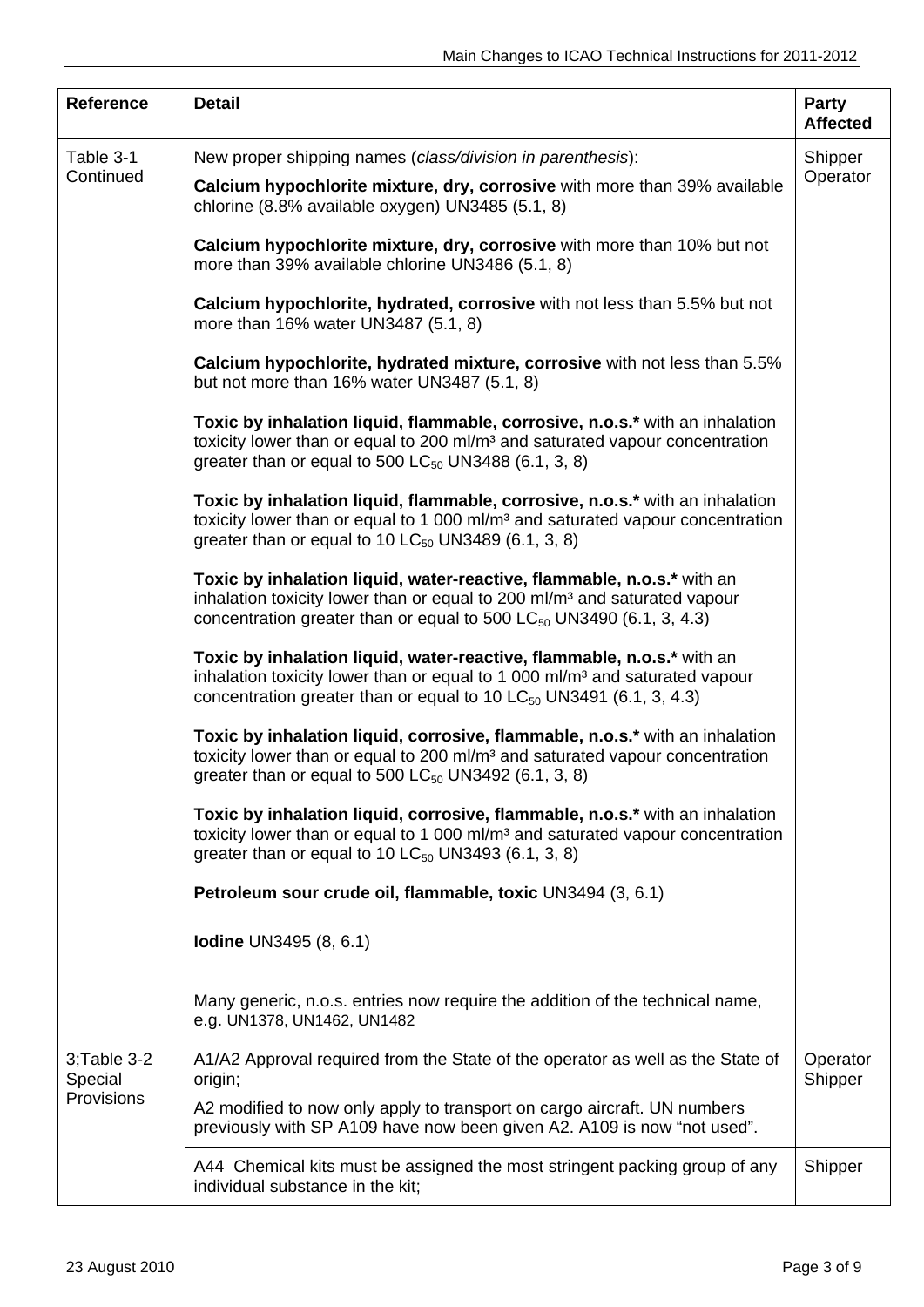| <b>Reference</b>                                    | <b>Detail</b>                                                                                                                                                                                                                                                                 | <b>Party</b><br><b>Affected</b> |
|-----------------------------------------------------|-------------------------------------------------------------------------------------------------------------------------------------------------------------------------------------------------------------------------------------------------------------------------------|---------------------------------|
| 3;Table 3-2<br>Special<br>Provisions<br>(Continued) | A47 Clarified that Genetically modified micro-organisms (GMMOs) and<br>genetically modified organisms (GMOs) are not subject to the Technical<br>Instructions if they comply with Packing Instruction 959 and do not meet the<br>criteria for toxic or infectious substances; | Shipper                         |
|                                                     | A88 Prototype or low production (annual production less than 100) lithium<br>batteries that have not been tested in accordance with the UN Test and<br>Criteria Manual may be carried on cargo aircraft if approved by the State of<br>Origin, subject to conditions;         | Shipper                         |
|                                                     | A99 Clarification that lithium batteries having a mass exceeding 35 kg may be<br>transported if approved by the State of origin, including when packed with or<br>contained in equipment;                                                                                     | Shipper                         |
|                                                     | A130 Clarification of classification requirements for dangerous goods meeting<br>the criteria of excepted radioactive material and other classes of dangerous<br>goods;                                                                                                       | Shipper                         |
|                                                     | A144 Carriage of Protective breathing equipment containing a small chemical<br>oxygen generator, packed in accordance with Packing Instruction 565 no<br>longer subject to Special Provision A1 State of Origin approval;                                                     | Shipper<br>Operator             |
|                                                     | A152 Clarified that overpacks or outer packagings containing Insulated<br>packagings containing refrigerated liquid nitrogen ("dry shippers") must be<br>closed in such a way that will not allow a build up of pressure;                                                     | Shipper                         |
|                                                     | A175 Provision for oxygen cylinders for emergency use, with a small<br>explosive actuating cartridge installed, to retain classification as a division 2.2<br>gas;                                                                                                            | Shipper                         |
|                                                     | A177 Petroleum crude oil containing hydrogen sulphide in sufficient<br>concentration that vapours evolved from the crude oil can present an<br>inhalation hazard must be consigned under the new entry of UN3494<br>Petroleum sour crude oil, flammable, toxic;               | Shipper                         |
|                                                     | A178 Some types of security type attaché cases fitted with lithium batteries,<br>gas cartridges and/or pyrotechnic material are not subject to the Technical<br>Instructions if the various conditions of Special provision A178 are met;                                     | Operator<br>Shipper             |
|                                                     | A179 Intermediate bulk containers (IBCs) not exceeding 1000 kg maximum<br>net quantity are permitted for UN3077 Environmentally hazardous substance,<br>solid in accordance with Packing Instruction 956;                                                                     | Shipper                         |
|                                                     | A180 Non-infectious specimens of mammals, birds, amphibians, reptiles, fish<br>etc. packed in alcohol (not exceeding 30 mL per inner, 1 L per outer) not<br>subject to the Technical Instructions subject to the conditions specified in<br>Special provision A180;           | Shipper                         |
|                                                     | A181 Clarified that if a package contains lithium batteries both in and with<br>equipment, the package must be marked as "with" equipment;                                                                                                                                    | Shipper                         |
|                                                     | A182 Equipment containing only lithium batteries must be classified as either<br>UN3091 or UN3481 as appropriate i.e. UN3171 Battery powered equipment<br>must not be used;                                                                                                   | Shipper                         |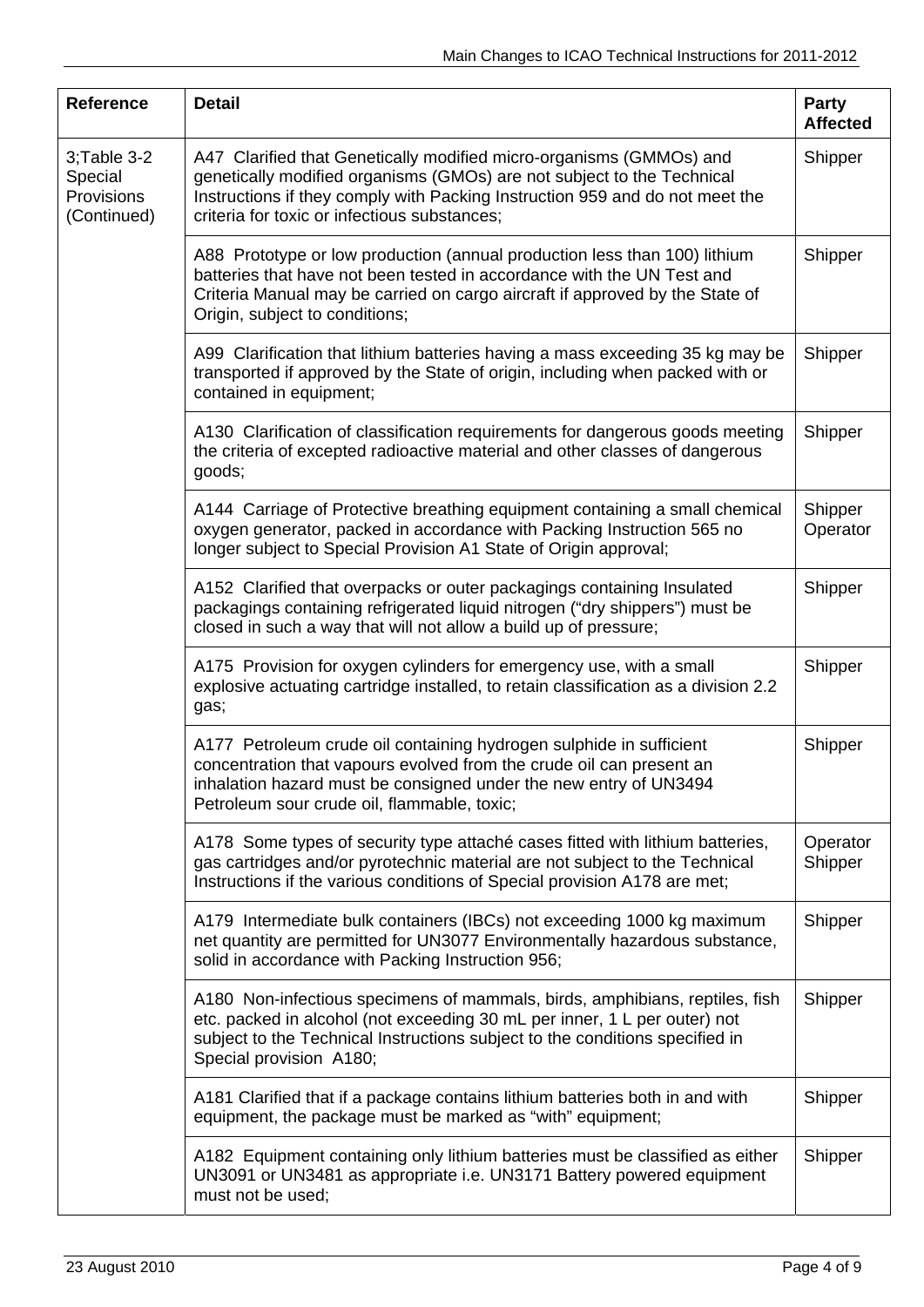| <b>Reference</b>                                            | <b>Detail</b>                                                                                                                                                                                                                                                                                                          | Party<br><b>Affected</b> |
|-------------------------------------------------------------|------------------------------------------------------------------------------------------------------------------------------------------------------------------------------------------------------------------------------------------------------------------------------------------------------------------------|--------------------------|
| $3$ ; Table $3-2$<br>Special<br>Provisions<br>(Continued)   | A183 Waste batteries (all types) being shipped for recycling or disposal may<br>only be transported by air if approved by the States of origin and the operator;                                                                                                                                                       | Shipper                  |
| 3;4 limited<br>quantities                                   | LTD QTY and/ or limited quantity marking will be replaced with Y in a diamond<br>to facilitate multi modal transport. Marking must be 100 mm x 100 mm or<br>50 mm X 50 mm if package size won't accommodate larger marking.                                                                                            | Shipper<br>Operator      |
| 3;5.1<br>excepted<br>quantities                             | Provisions for excepted quantities expanded to clarify that they are subject to<br>the prohibition in air mail, definitions, loading restrictions and the reporting of<br>dangerous goods accidents and incidents.                                                                                                     | Shipper<br>Operator      |
|                                                             | Excepted quantity provisions removed for ID8000 Consumer commodities                                                                                                                                                                                                                                                   |                          |
| 4;1.1.3<br>General<br>packing<br>requirements               | Parts of packagings in direct contact with dangerous goods must not allow<br>permeation of the dangerous goods that could constitute a danger under<br>normal conditions of transport. Also, any absorbent material or materials of<br>intermediate packagings must not react dangerously with the dangerous<br>goods. | Shipper                  |
| $4;1.1.4$ &<br>1.1.10<br>General<br>packing<br>requirements | Requirement for absorbent material replaced with a requirement for closures<br>of inner packagings containing liquids to be held securely by secondary<br>means, such as adhesive tape or friction sleeves. When it is not possible to<br>apply a secondary means of closure a leakproof liner must be used.           | Shipper                  |
| 4;1.1.13<br>General<br>packing<br>requirements              | Hermetically sealed inner packagings not exceeding 500 mL do not have to be<br>packed such that they are upright and in accordance with orientation arrows.                                                                                                                                                            | Shipper                  |
| Packing<br>Instructions                                     | All of the reformatted packing instructions for Classes 3, 4, 5, 8, 9 and Division<br>6.1 have been adopted. In addition there are the following changes and<br>additions:                                                                                                                                             | Shipper                  |
| Packing<br>Instruction<br>202                               | New provisions for open cryogenic receptacles.                                                                                                                                                                                                                                                                         | Shipper<br>Operator      |
| Packing<br>Instruction<br>214                               | Expanded provisions for metal hydride storage systems.                                                                                                                                                                                                                                                                 | Shipper                  |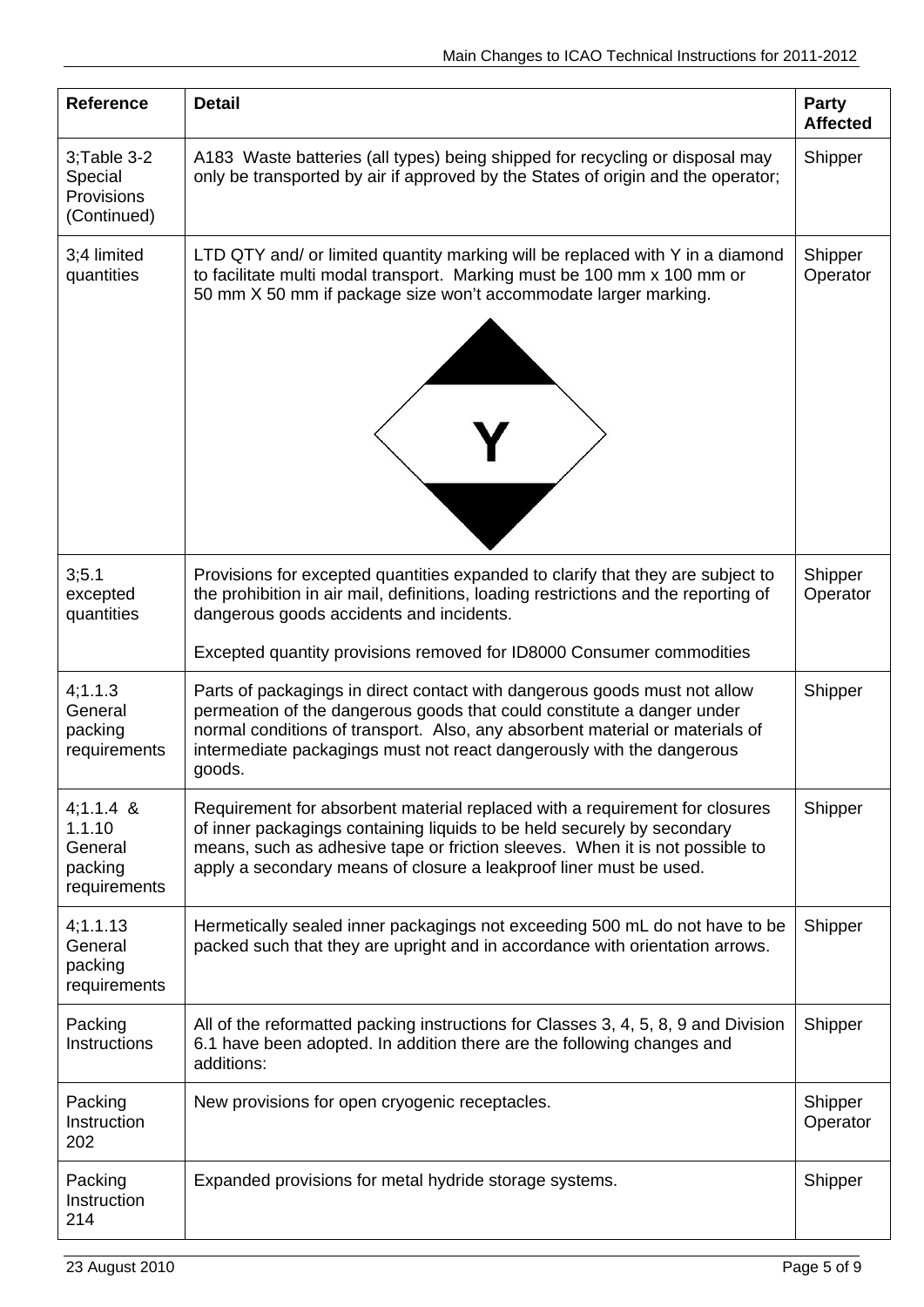| <b>Reference</b>                                | <b>Detail</b>                                                                                                                                                                                                                                                                                         | Party<br><b>Affected</b> |
|-------------------------------------------------|-------------------------------------------------------------------------------------------------------------------------------------------------------------------------------------------------------------------------------------------------------------------------------------------------------|--------------------------|
| Packing<br>Instruction<br>Y215                  | New provisions for fuel cell cartridges containing a) liquefied flammable gas<br>(UN3478) and b) hydrogen in metal hydride (UN3479) in limited quantities.                                                                                                                                            | Shipper                  |
| Packing<br>Instruction<br>Y374                  | New provisions for fuel cell cartridges containing flammable liquid (UN3473) in<br>limited quantities.                                                                                                                                                                                                | Shipper                  |
| Packing<br>Instruction<br>377                   | New Packing Instruction for flammable Chlorosilanes (UN1162, UN1196,<br>UN1250, UN1298, UN1305, UN2985).                                                                                                                                                                                              | Shipper                  |
| Packing<br>Instruction<br>Y495                  | New provisions for fuel cell cartridges containing water-reactive substances<br>(UN3476) in limited quantities.                                                                                                                                                                                       | Shipper                  |
| Packing<br>Instruction<br>620 (formerly<br>602) | New provisions for up to 30 mL of dangerous goods of classes 3, 8 or 9 to be<br>packed in the same packaging as infectious substances (UN2814 or UN2900)<br>if they are to maintain the viability, stabilizing or preventing degradation or<br>neutralizing the hazards of the infectious substances. | Shipper                  |
| Packing<br>Instruction<br>681                   | New Packing Instruction for toxic Chlorosilanes (UN3361, UN3362).                                                                                                                                                                                                                                     | Shipper                  |
| Packing<br>Instruction<br>Y873                  | New provisions for fuel cell cartridges containing corrosive substances<br>(UN3477) in limited quantities.                                                                                                                                                                                            | Shipper                  |
| Packing<br>Instruction<br>876                   | New Packing Instruction for corrosive Chlorosilanes (UN1724, UN1728,<br>UN1747, UN1753, UN1762, UN1763, UN1766, UN1767, UN1769, UN1771,<br>UN1781, UN1784, UN1799, UN1800, UN1801, UN1804, UN1816, UN1818,<br>UN2434, UN2435, UN2437, UN2986, UN2987).                                                | Shipper                  |
| Packing<br>Instruction<br>953 (formerly<br>902) | Requirements for magnetized material revised such that material causing a<br>compass deflection of more than 2 degrees at a distance of 2.1 m but not<br>more than 2 degrees at a distance of 4.6 m are only subject to the following<br>requirements:                                                | Shipper<br>Operator      |
|                                                 | The shipper must make prior arrangements with the operator. A<br>a)<br>Dangerous Goods Transport Document (Shipper's Declaration) is not<br>required providing alternative written or electronic documentation<br>includes the words "magnetized material".                                           |                          |
|                                                 | The package must bear the magnetized material handling label;<br>b)                                                                                                                                                                                                                                   |                          |
|                                                 | Packaged magnetized material must be stowed in accordance with<br>C)<br>Part 7;2.10;                                                                                                                                                                                                                  |                          |
|                                                 | The incident reporting requirements of Part 7;4.4.<br>d)                                                                                                                                                                                                                                              |                          |
|                                                 | Magnetized material causing a compass deflection of more than 2 degrees at<br>a distance of 4.6 m may only be transported with the prior approval of the<br>appropriate authority of the State of Origin and the State of the Operator.                                                               |                          |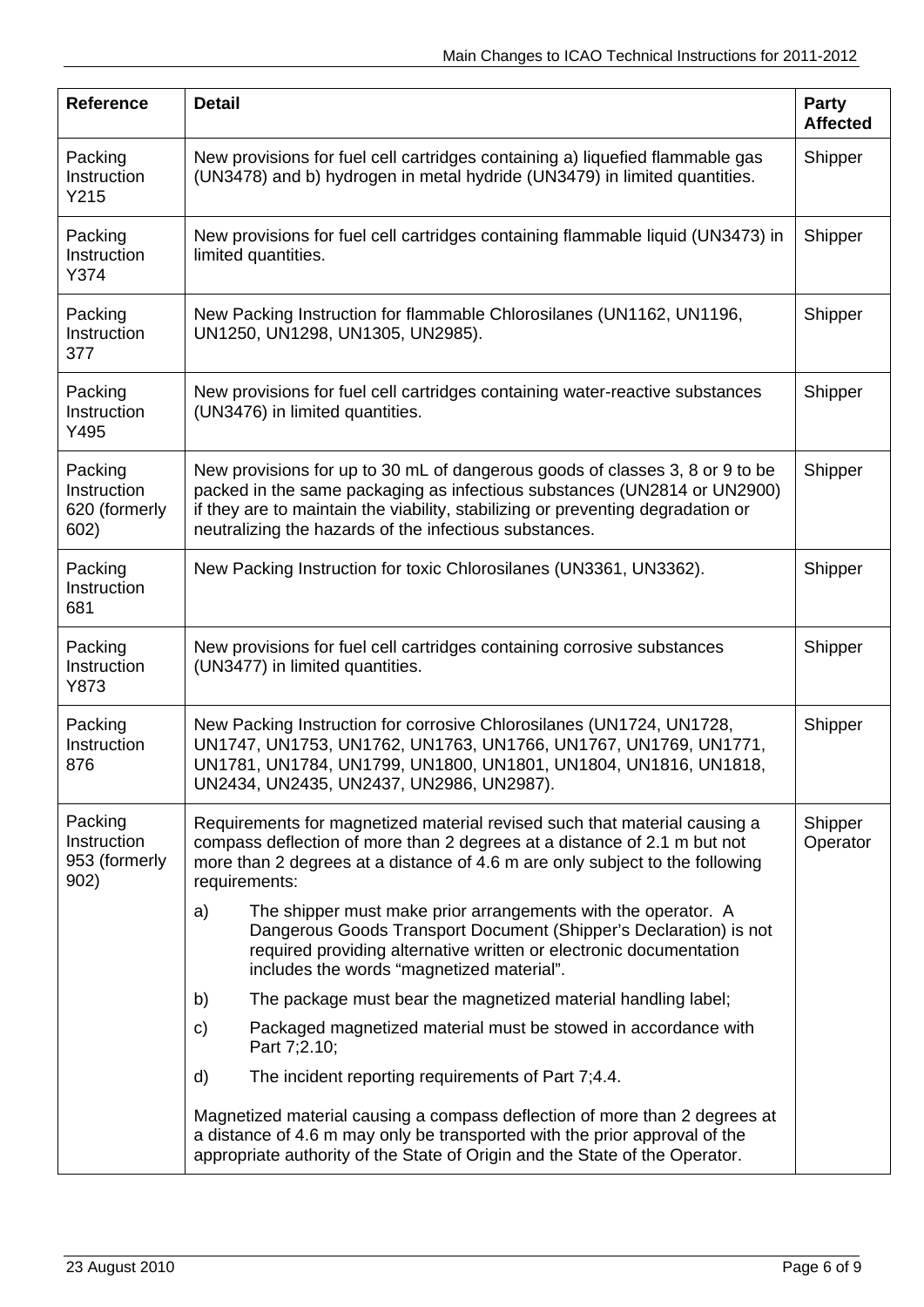| <b>Reference</b>                                          | <b>Detail</b>                                                                                                                                                                                                                                             | Party<br><b>Affected</b> |
|-----------------------------------------------------------|-----------------------------------------------------------------------------------------------------------------------------------------------------------------------------------------------------------------------------------------------------------|--------------------------|
| Packing<br>Instruction<br>954 (formerly<br>904)           | Clarification that Unit Load Devices containing dry ice, prepared by a single<br>shipper, do not need to be marked or labelled as such.                                                                                                                   | Shipper<br>Operator      |
| Packing<br>Instruction<br>956 (formerly<br>911)           | Provision made for UN3077, Environmentally hazardous substances, solid to<br>be packed in Intermediate bulk containers.                                                                                                                                   | Shipper<br>Operator      |
| Packing<br>Instruction<br>959 (formerly<br>913)           | Provisions for Genetically modified organisms (UN3245) revised; inner<br>packaging limits removed, not subject to most other requirements (labelling,<br>transport document), new marking of at least 50 mm x 50 mm:<br><b>UN 3245</b>                    | Shipper                  |
| Packing<br>Instruction<br>963 (formerly<br>910)           | 3 m stack test introduced for consumer commodities. Packages must bear the<br>new limited quantity marking (see above, against 3;4).                                                                                                                      | Shipper                  |
| Packing<br>Instruction<br>965, 966, 967,<br>968, 969, 970 | Additional clarification and restructuring of lithium battery Packing instructions.                                                                                                                                                                       | Shipper                  |
| Part 5;1.1                                                | When an overpack is used, packages contained within must be secured.                                                                                                                                                                                      | Shipper                  |
| Part 5;1.2.1                                              | Addition of a requirement for the competent authority of the country of origin to<br>be notified of shipments of type C and type B(U) packages containing high<br>activity radioactive material, type B(M) packages and any under special<br>arrangement. | Shipper<br>Operator      |
| <b>New Part</b><br>5;1.2.4                                | Shipper requirements for excepted packages of radioactive material grouped<br>together.                                                                                                                                                                   | Shipper                  |
| Part 5;2.4.2                                              | Recommended that the shipper and consignee details should be on the same<br>surface of the package near the proper shipping name marking, if the package<br>dimensions are adequate.                                                                      | Shipper                  |
| Part 5;2.4.3                                              | Deletion of the requirement for each package of explosive to be marked with<br>the net quantity of explosive and the gross mass.                                                                                                                          | Shipper                  |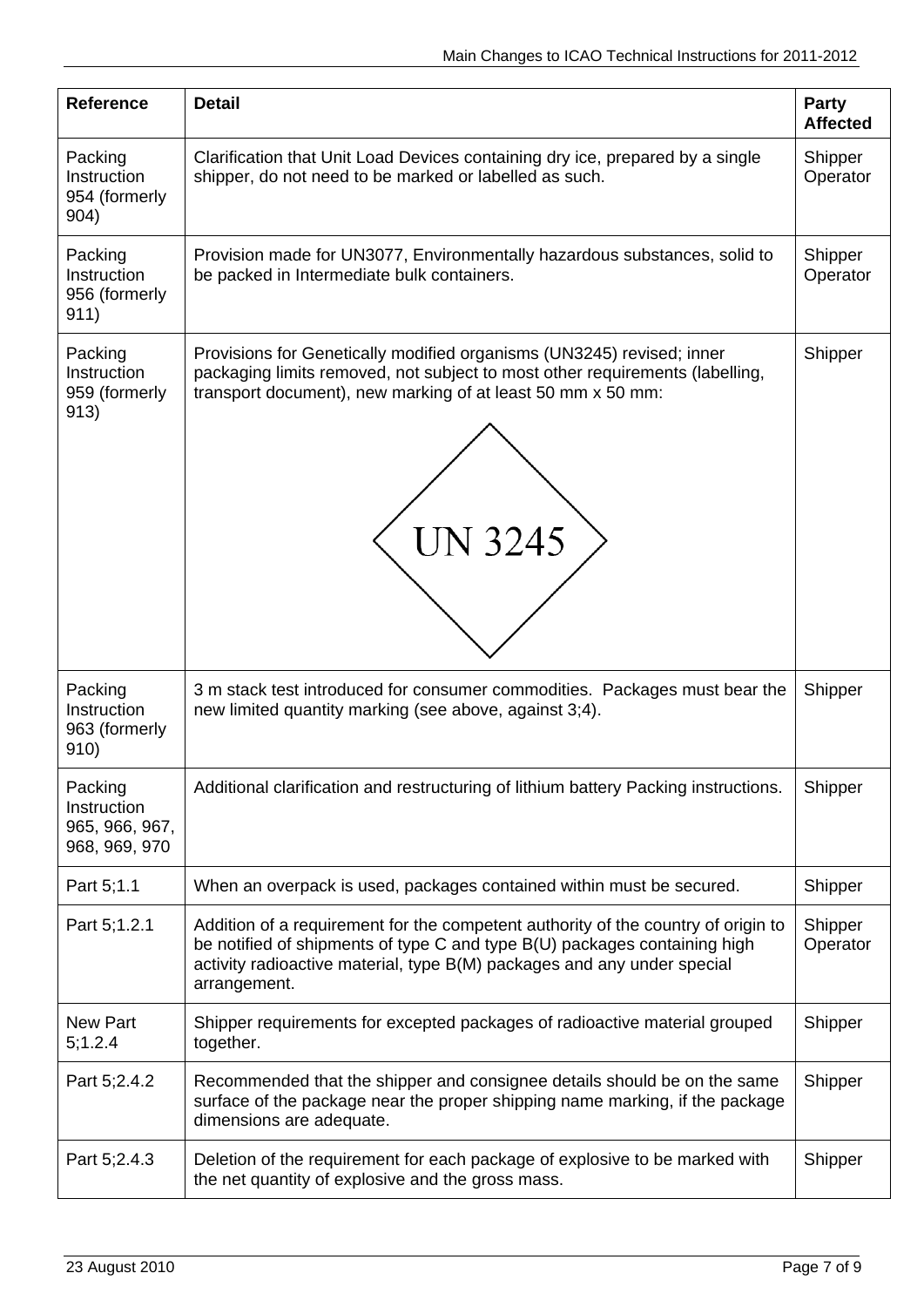| <b>Reference</b>           | <b>Detail</b>                                                                                                                                                                                                                                                                                                                                               | Party<br><b>Affected</b> |
|----------------------------|-------------------------------------------------------------------------------------------------------------------------------------------------------------------------------------------------------------------------------------------------------------------------------------------------------------------------------------------------------------|--------------------------|
| Part 5;2.4.9               | Amended such that packages of UN3077 and UN3082 Environmentally<br>hazardous substances solid and liquid, where single or inner packagings<br>exceed 5 L or 5 kg, must bear the environmentally hazardous substances<br>mark in addition to the Class 9 label.                                                                                              | Shipper                  |
| Part 5;3.5.2.2             | Provision for smaller lithium battery handling labels where packaging size<br>dictates;                                                                                                                                                                                                                                                                     | Shipper<br>Operator      |
| Part 5;4.4                 | New requirement for the shipper to retain a copy of the Dangerous Goods<br>Transport Document for a minimum of 3 months.                                                                                                                                                                                                                                    | Shipper                  |
| Part 6;2.4                 | Packaging marking requirements for Intermediate bulk containers.                                                                                                                                                                                                                                                                                            | Shipper                  |
| <b>New Part</b><br>6;5.2.9 | Marking requirements for UN metal hydride storage systems.                                                                                                                                                                                                                                                                                                  | Shipper                  |
| Part 7;2.2.5               | Revision of separation requirements for explosives.                                                                                                                                                                                                                                                                                                         | Operator                 |
| Part 7;2.4.1.1             | ULDs meeting the Class C aircraft cargo compartment standards must include<br>"Class C compartment" on the ULD tag.                                                                                                                                                                                                                                         | Operator                 |
| Part 7;2.10                | Revision of the loading requirements for magnetized material.                                                                                                                                                                                                                                                                                               | Operator                 |
| Part 7;4.7                 | Warning notices at cargo acceptance points must contain visual examples,<br>including batteries.                                                                                                                                                                                                                                                            | Operator                 |
| Part 7;5.1.1               | Purchasers of tickets online should not be able to complete the purchase<br>process until they have indicated that they have understood the restrictions on<br>dangerous goods in baggage. This will become mandatory from 1 January<br>2013.                                                                                                               | Operator                 |
| Part 7;5.1.3               | New recommendation that operators should provide information about<br>dangerous goods which passengers are permitted to carry; either via their<br>websites or in some other way.                                                                                                                                                                           | Operator                 |
| Part 7;5.1.4               | When passengers are able to check in remotely (e.g. via the internet), they<br>should not be able to complete the check-in process until they have indicated<br>that they have understood the restrictions on dangerous goods in baggage.<br>This will become mandatory from 1 January 2013.                                                                | Operator                 |
| Part 7;5.1.5               | When passengers are able to check in at an airport without the involvement of<br>any other person (e.g. automated check-in facility), they should not be able to<br>complete the check-in process until they have indicated that they have<br>understood the restrictions on dangerous goods in baggage. This will become<br>mandatory from 1 January 2013. | Operator                 |
| Part 7;6.1                 | Information about indications of forbidden dangerous goods in cargo and<br>baggage; and dangerous goods permitted in baggage now required to be<br>provided to cargo reservations and sales staff and passenger reservations and<br>sales staff.                                                                                                            | Operator                 |
| Part 8;1.1.1               | Electro shock weapons (e.g. Tasers) forbidden in carry-on or checked<br>baggage or on the person.                                                                                                                                                                                                                                                           | Operator                 |